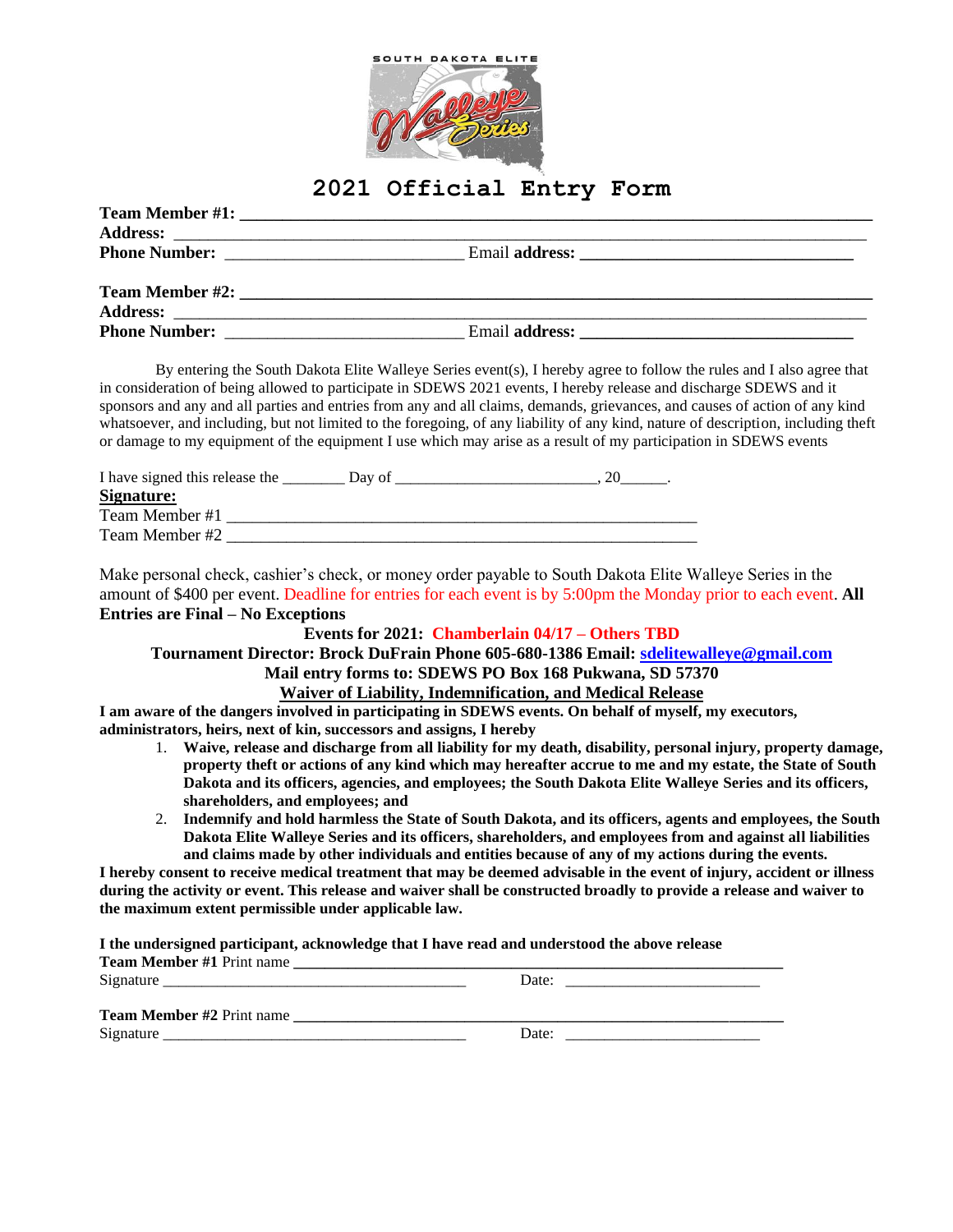## **Official Rules 2021**

#### **Eligibility**

Anglers 18 years and older or a minor with a legal guardian, with a valid SD fishing license are eligible to fish in the tournaments. All contestants must check in at the rules meetings on the night prior to each event at 7:00pm. Site for the rules meeting will be posted on the web-site a[t www.sdews.net,](http://www.sdews.net/) our Facebook page and will be listed on the Fact Sheet for each event. For insurance reasons, at least one member from the team must attend the rules meeting or your team will not be able to participate and will forfeit your entry fees. Boats must be off the water by 4:00 pm the day of the rules meeting. One substitute is allowed throughout the year.

#### **Tackle & Equipment**

Artificial and Live lures may be used. Each contestant may use as many rods as State Law will provide. Only two fishermen are allowed per boat. (Camera person or spotter are the exception). 350 max motor horsepower. Life jacket must be worn any time the boat is on plane. Marine band radios must be on channel 72 during tournament hours. If you don't have a marine band radio you must inform tournament officials.

#### **Boat Checks**

All contestants will be checked before their boat is backed into the water. Boats may be checked on the water during tournament hours. Any one refusing to allow patrol boats to check your boat will be disqualified. If the patrol asks to board your boat to check tags you must allow them to board your boat. If conditions are so rough that it cannot take place they may ask you to go to calmer water to complete the check. All patrol boats will be dressed in the SDEWS colors and will have identification they will show you. You may be asked to have a spotter and/or a cameraman in your boat during tournament hours. You will be responsible for providing that person with the necessary equipment (i.e. Lifejacket, etc.) required by law.

#### **Boundaries**

The boundaries will be the same for all events. The boundaries will be as far as you can make it there and back on one tank of gas. There will be no filling of gas on the water or caring any gas along. Gas will be confined to the tank that was provided by the manufacturer of your boat.

#### **Fishing Hours**

The tournaments will be held from 7am to 4pm at each event site. Any team arriving to the flag boat past 4:00 pm will be disqualified. Tournament director has the right to change the fishing hours if necessary.

#### **Scoring – Largest Weight in Five Fish**

All events will be tag fish events. There will be 7 tags per boat. Only 2 can be over 20 inches and the rest must be 15 inches' minimum. Each team will bring their best 5 fish to the scale. Heaviest weight will win!!! All 7 tags must be returned to the scale master. If you have seven fish tagged, bring your best five to the scale. Your other two tagged fish will be released into a holding tank unless it is a kill tournament. Do not remove the tags yourself! This will be an automatic disqualification with NO EXCEPTIONS. If you do not have all your tags used up, you still need to bring all 7 tags to the weigh-in site with your official SDEWS information and turn them into the STAFF. If you do not return your tags after each event and you are fishing more SDEWS events, you will be the last boat released in the next event. If more than one team has this infraction, the tournament director will determine the order of your boat. Unused tags need to be brought to the staff **UN-CLIPPED**. Basically, bring them back as you received them. Bringing them back clipped without a fish will be an automatic disqualification with NO EXCEPTIONS. From June 1 to September 15 the State of South Dakota mandates us to do catch and keep tournaments. With that mandate, we will not allow the use of live wells with water in them during this time. Fish that are kept are to be tagged and put on ice. Live wells with ice are allowed.

#### **Ties**

All ties will be decided by heaviest fish of the teams and if there still is a tie then coin flip will decide it. With all winnings and trophies to the winner of heaviest fish or the coin flip.

#### **Boat Departure**

All teams will line up behind tournament directors flag boat or boat No. 1 and be led out starting with Boat number one and so on. You will pass by the flag boat one at a time at a no wake speed or your team number will be called out to you via marine band radio by the tournament director. After showing your number card to the flag boat and he confirms your number you can take off. Boat Departure position will be determined on a first come first serve basis on entries. Teams that submit for the first three tournaments at the beginning of the year will have first team number preference. Preference will also be first come first serve.

#### **Entry Fee**

\$400.00 per team per event. Maximum field of 80 teams per event. Deadline for entries for each event is by 5:00pm the Monday prior to each event. **All Entries are Final – No Exceptions**

#### **Truth Verification Tests, Grievances, and cheating**

The Tournament Director, acting as the moderator, will hear both sides of the issue and make the final decision. All situations will be handled professionally. If any contestant becomes aggressive or verbally abusive they will be removed from the tournament site and disqualified from the event and all other SDEWS events with NO EXCEPTIONS. All violations of SD Law will be turned over to the authorities. Anyone proven to have cheated during the SDEWS events will be turned over to authorities if applicable and permanently banned from participating in any other SDEWS events in the future. If a team disagrees with the final decision of the tournament director, the tournament director may consult a group of anglers (minimum of 5) to help mediate the disagreement. The tournament director still reserves the right to be the final decision and all decisions are final.